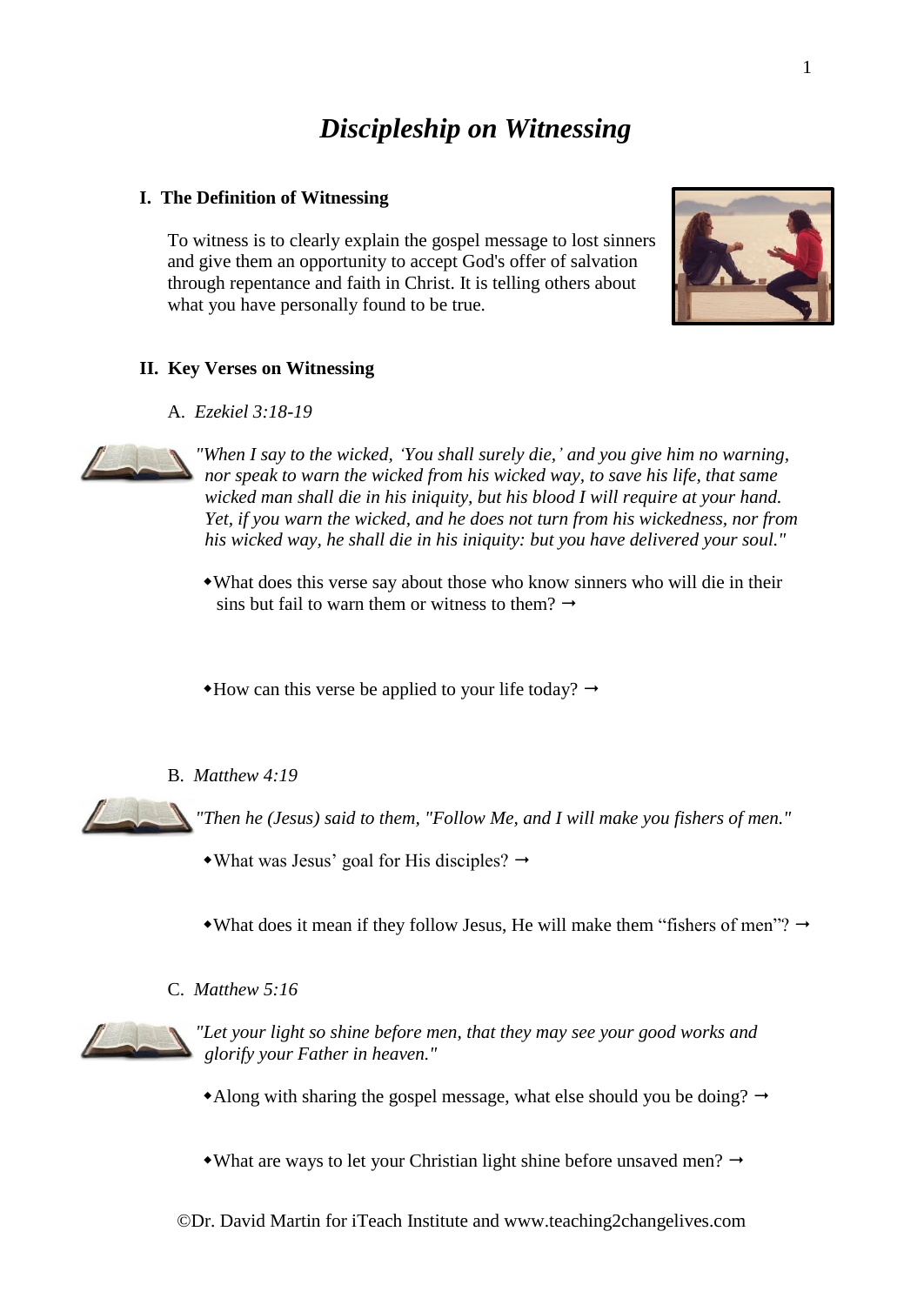D. *Mark 16:15 (The "Great Commission")*

*"Go into all the world and preach the gospel to every creature."*

• What specifically is "the gospel" we should be preaching?  $\rightarrow$ 

• Where are we supposed to take it?  $\rightarrow$ 

What ages need to hear the gospel?

Notice the other verses in the gospels in which Jesus gives this "Great Commission" (Matt. 28:19-20; Luke 24:47; John 20:21)

E. *John 16:7-11*



*"But I tell you the truth, it is to your advantage that I go away; for if I do not go away, the Helper shall not come to you; but if I go, I will send Him to you. And He, when He comes, will convict the world concerning sin, and righteousness, and judgment; concerning sin, because they do not believe in Me; and concerning righteousness, because I go to the Father, and you no longer behold Me; and concerning judgment, because the ruler of this world has been judged."*

• Whose help do you need as you share the message of Christ?  $\rightarrow$ 

• What is it necessary for Him to do as you share the Gospel?  $\rightarrow$ 

#### F. *Acts 1:8*



*"But you shall receive power when the Holy Spirit has come upon you; and you shall be My witnesses both in Jerusalem, and in all Judea and Samaria, and even to the remotest part of the earth."*

What does it mean for us to be "witnesses" in our Jerusalem, Judea, and the rest of the world?  $\rightarrow$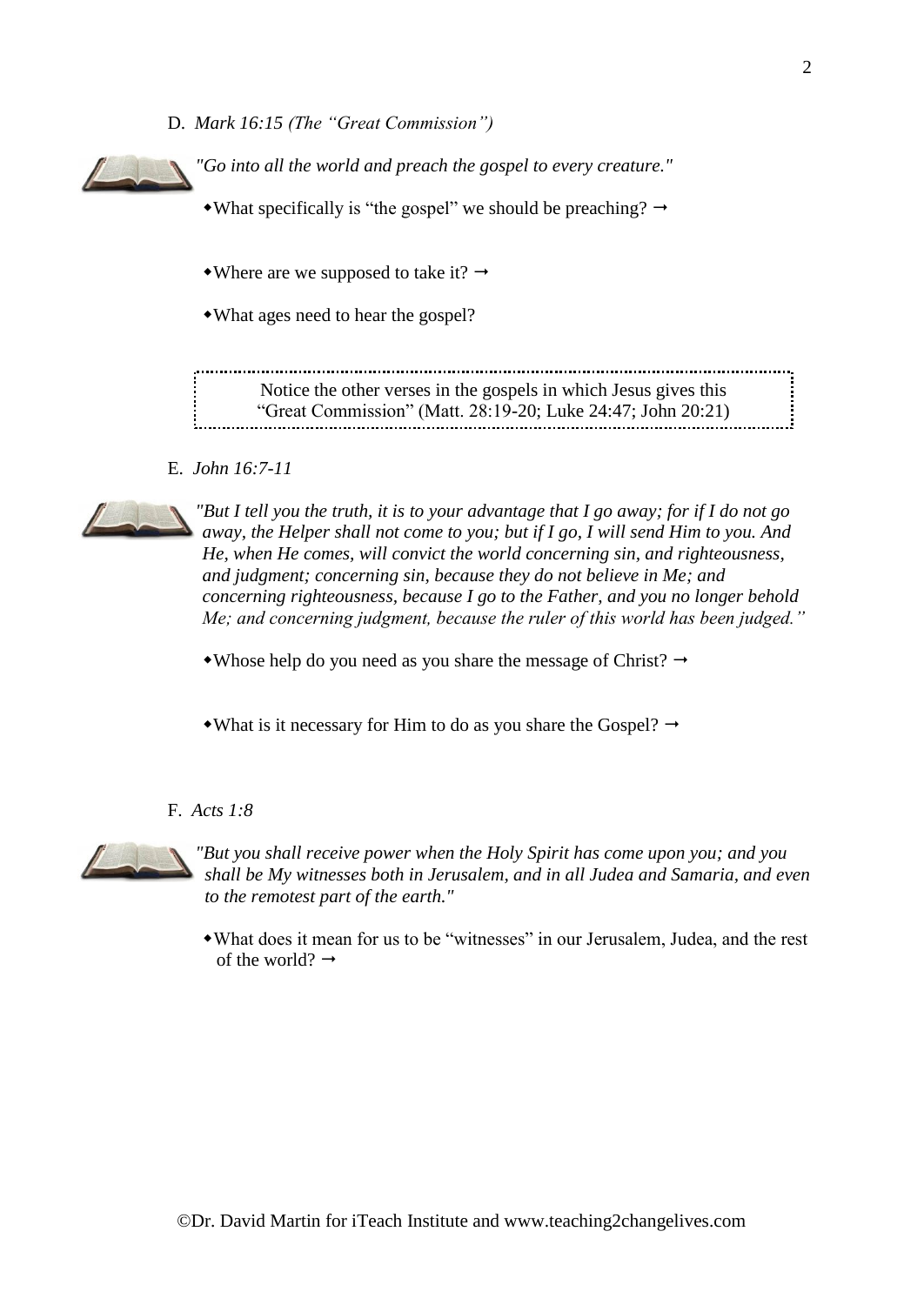G. *Acts 16:14*



*"And a certain woman named Lydia, from the city of Thyatira, a seller of purple fabrics, a worshiper of God, was listening; and the Lord opened her heart to respond to the things spoken by Paul."*

- What kind of a person was Lydia before she heard the gospel? Was that enough to get her to heaven?  $\rightarrow$
- What did the Lord do?  $\rightarrow$
- H. *Romans 1:16*



*"For I am not ashamed of the gospel, for it is the power of God for salvation to everyone who believes, to the Jew first and also to the Greek."*

 $\triangle$ Like Paul, what should we not be?  $\rightarrow$ 

I. *Romans 10:13-14*



*"For whoever will call upon the name of the Lord will be saved. How then shall they call upon Him in whom they have not believed? And how shall they believe in Him whom they have not heard? And how shall they hear without a preacher?"*

J. *1 Corinthians 9:16*



*"For if I preach the gospel, I have nothing to boast of, for necessity is laid upon me; yes, woe is me if I do not preach the gospel."*

 $*$ How does God feel about us if we choose not to share the gospel?  $\rightarrow$ 

• What does "woe is me" mean?  $\rightarrow$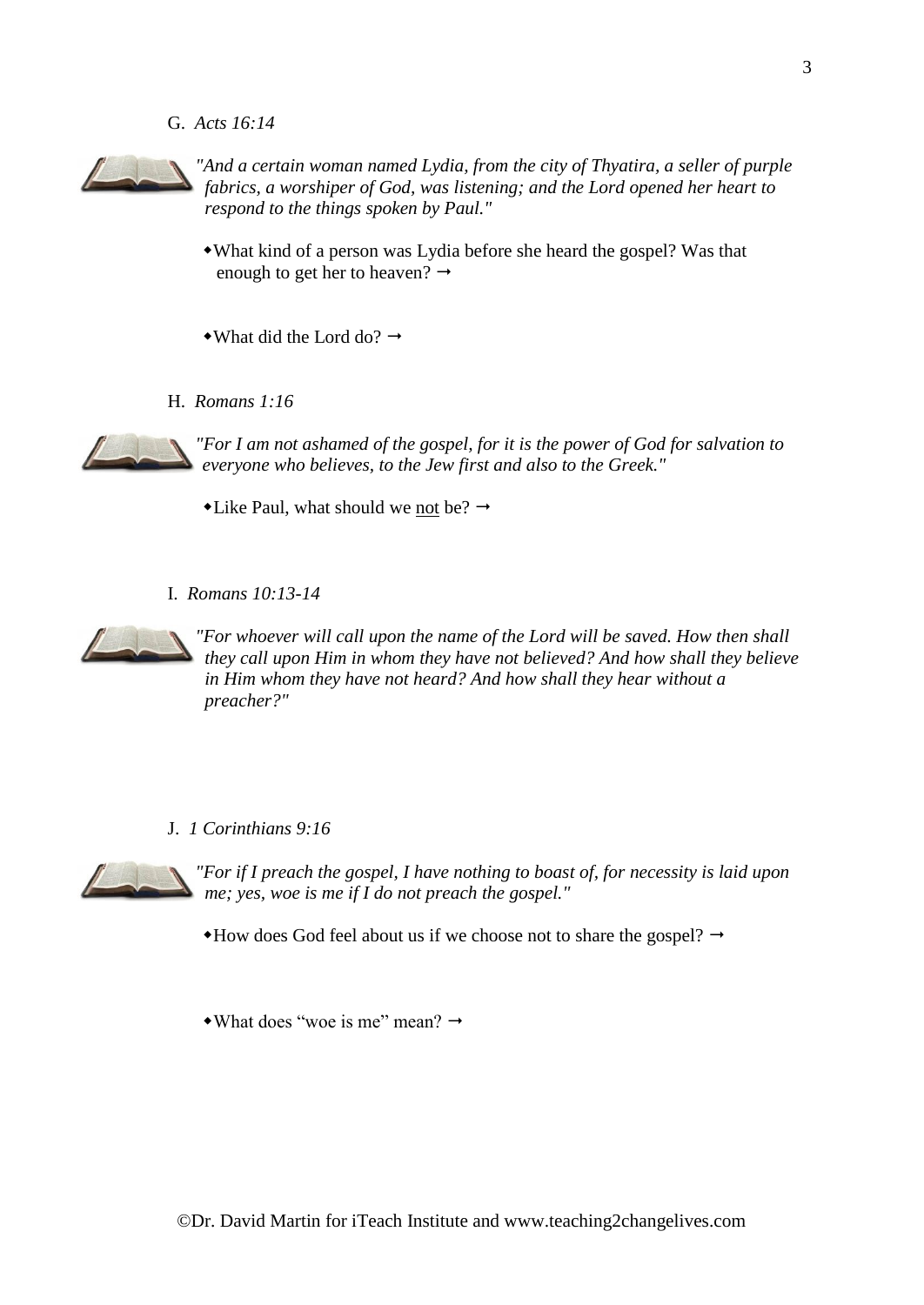#### K. *2 Corinthians 4:4*



*"In whose case the god of this world has blinded the minds of the unbelieving, that they might not see the light of the gospel of the glory of Christ, who is the image of God."*

• Why do many unbelievers reject the gospel message when they hear it?  $\rightarrow$ 

L. *2 Corinthians 5:18,20*



*"Now all things are of God, who has reconciled us to Himself through Jesus Christ, and has given us the ministry of reconciliation. Now then, we are ambassadors for Christ, as though God were pleading through us: we implore you on Christ's behalf, be reconciled to God."*

- $\rightarrow$ What does "reconciliation" mean?  $\rightarrow$
- What does it mean for you to be "an ambassador for Christ"?  $\rightarrow$

#### M. *Colossians 4:3-4*



*"Praying at the same time for us as well, that God may open up to us a door for the word, so that we may speak forth the mystery of Christ, for which I have also been imprisoned; in order that I may make it clear in the way I ought to speak."*

- What part does prayer play in giving out the gospel message?  $\rightarrow$
- N. *2 Timothy 4:5*



*"But you be watchful in all things, endure affliction, do the work of an evangelist, fulfill your ministry."*

• What does it mean to "do the work of an evangelist"?  $\rightarrow$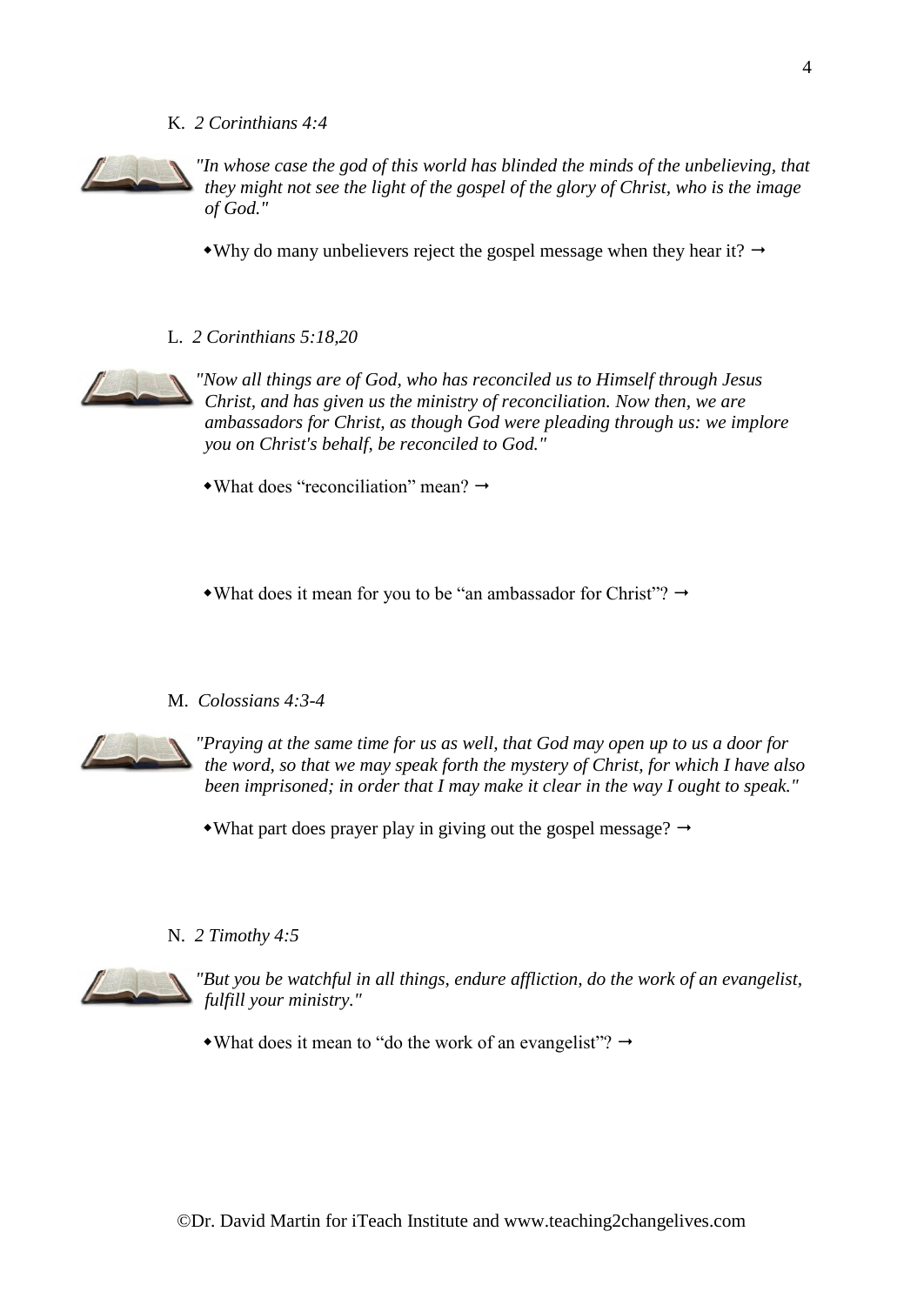O. *1 Peter 3:15*



*"But sanctify Christ as Lord in your hearts, always being ready to make a defense to everyone who asks you to give an account for the hope that is in you, yet with gentleness and reverence."*

- $\bullet$  With what attitude should we talk to others about Christ?  $\rightarrow$
- P. *2 Peter 3:9*

*"The Lord is not slow about His promise, as some count slowness, but is patient toward you, not wishing for any to perish but for all to come to repentance."*

 $\rightarrow$ What is the Lord's desire?  $\rightarrow$ 

#### **III. Important Teaching on Witnessing**

- A. Teach the Believer's Responsibility to Witness
	- 1. All Believers are commanded to witness to others, beginning where they live (Acts 1:8; Matt. 28:19-20; Mark 16:15; Luke 24:47; John 20:21).
	- 2. Jesus said those who truly follow Him will become fishers of men (Matthew 4:19).
	- 3. All Believers have been commissioned to be an ambassador for Christ with the task of reconciling the lost to Christ (2 Corinthians 5:18-20).
	- 4. We are responsible to warn sinners of the coming judgment which they face (Ezekiel 3:18-19).
- B. Teach the Necessity for the Lost to Hear and Receive the Gospel of Jesus Christ
	- 1. All come into this world as condemned sinners under the wrath of God

John 3:18  $\rightarrow$ 

John 3:36  $\rightarrow$ 

2. The lost face spiritual death unless they believe the gospel

Romans 6:23  $\rightarrow$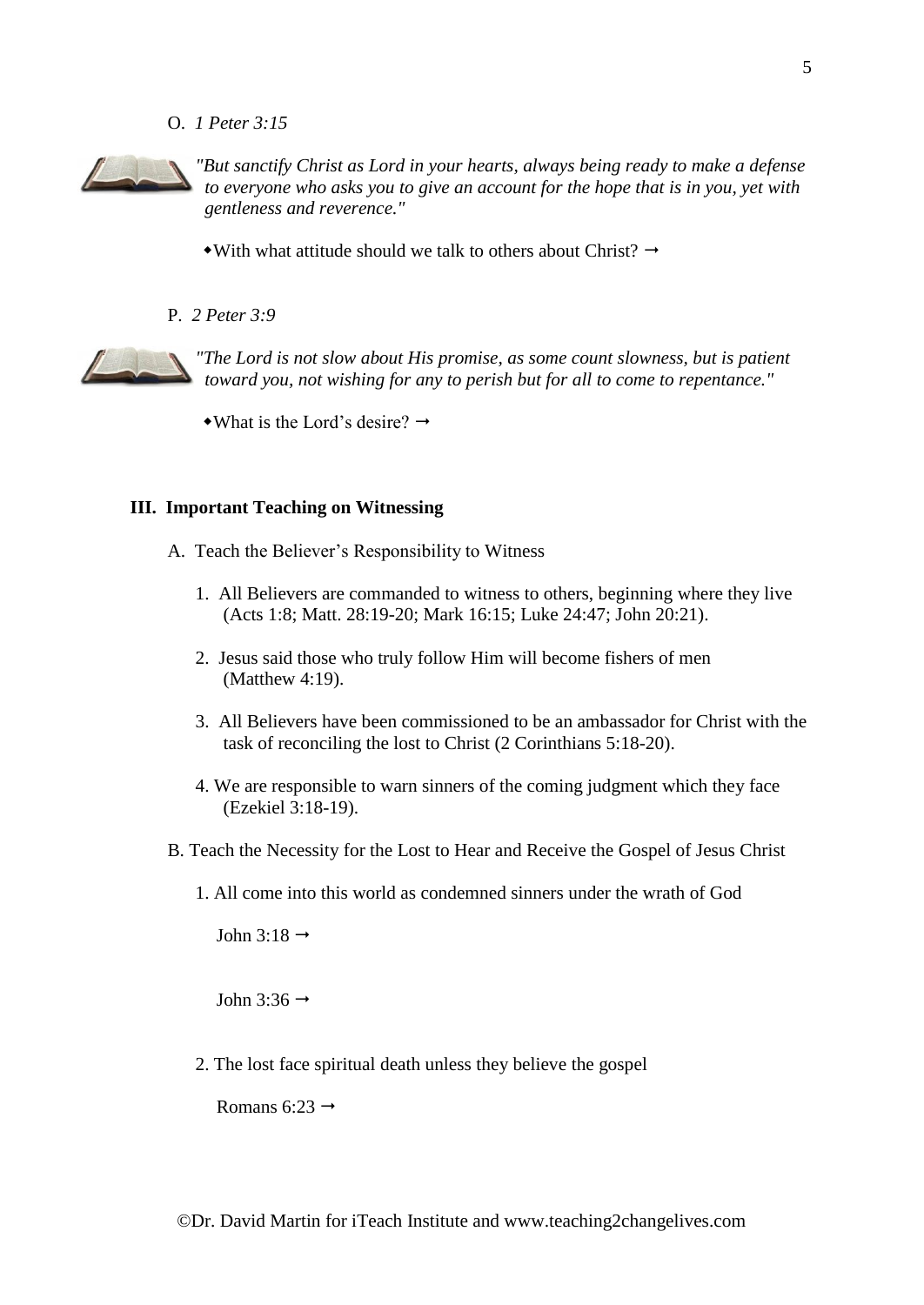- C. Teach the Work of God Versus the Work of Man in Evangelism
	- 1. The work of man in evangelism

The only "work" of man in evangelism is: \*To pray for opportunities to share the gospel \*To share the gospel message with the lost

Romans 1:16  $\rightarrow$ 

Romans 10:13-14  $\rightarrow$ 

Colossians  $4:3-4 \rightarrow$ 

2. The work of God in evangelism

Salvation represents the whole work of God by which He rescues man from eternal ruin and the doom of sin and bestows on him the riches of His grace, including eternal life now and eternal glory in heaven.

It is the Holy Spirit who must work in the heart of man to bring him to the point of repentance and faith in Christ.

John 16:7-11  $\rightarrow$ ✓ ✓ ✓ Acts 16:14  $\rightarrow$ 

1 Corinthians 3:6  $\rightarrow$ 

Once we do our part in sharing the gospel with others, we must trust the Holy Spirit to do His part in convicting them of their sinfulness, convincing them of the truthfulness of the message that you shared with them, and of the reality of the judgment to come if they reject the gospel.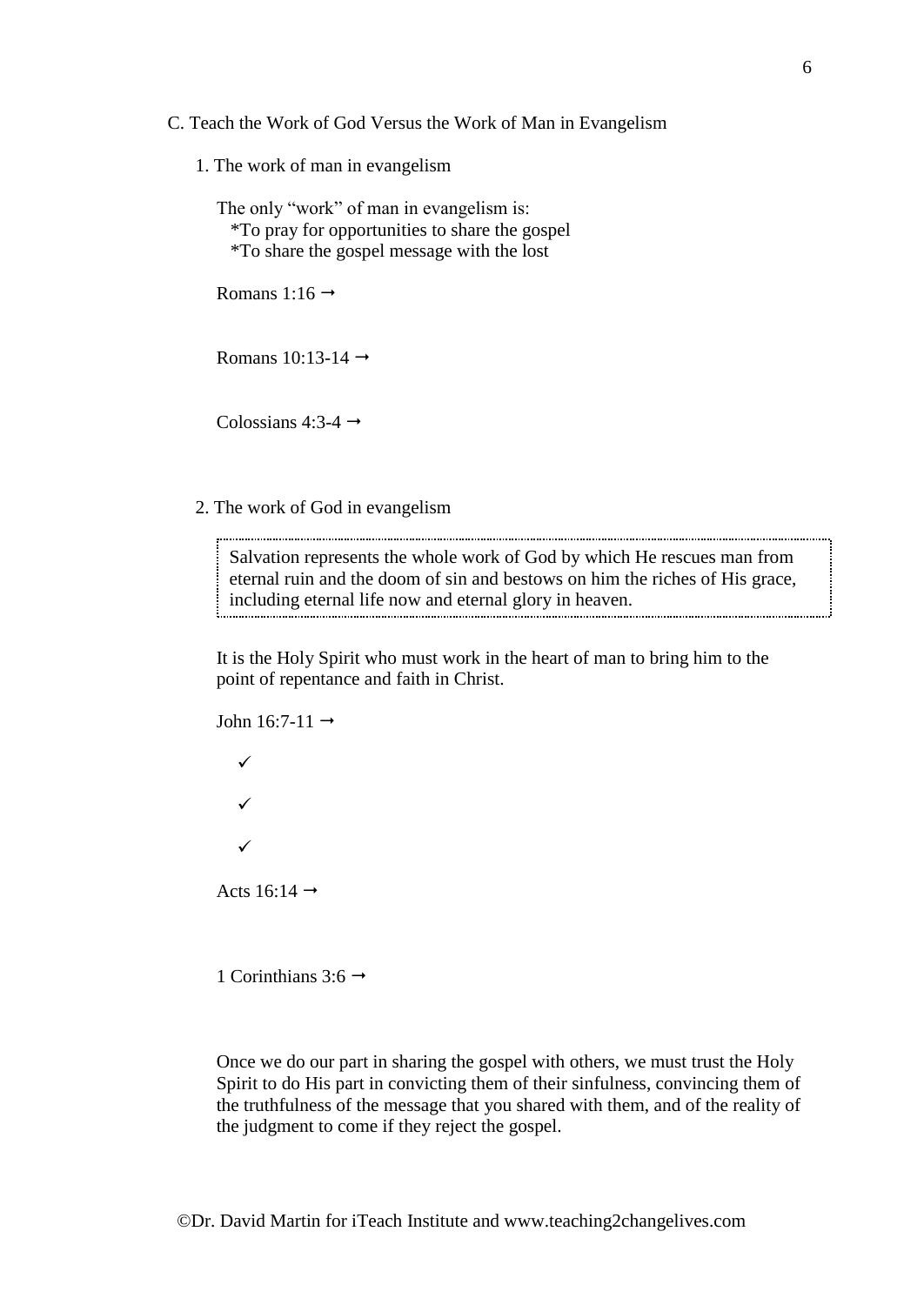- D. Teach How to Witness
	- 1. Teach how to witness through a changed life. Help him understand that the real evidence of his salvation is from his own changed attitudes, speech, and actions (2 Corinthians 5:17).

Matthew 5:16  $\rightarrow$ 

- Note: Witnessing by your changed life is even more effective when you take the time to build a relationship with the people around you.
- 2. Teach how to evangelize through prayer

Since it is the Holy Spirit's job to convict of sin and convince of the truthfulness of the gospel, his prayers can be used to prepare hearts to receive the gospel.

1 Timothy 2:1,3  $\rightarrow$ 

- Note: Why not make a list of those you want to start praying for to hear and believe the gospel? Keep praying for them, and look for opportunities to be an answer to these prayers.
- 3. Teach how to witness through a personal testimony

Teach him how to write out and practice simple thoughts and verses which can be used to explain what happened in his life (4-8 minutes). As he gives some details about his background, he should bring out the following

Psalm  $107:2 \rightarrow$ 

- a. How and when he came to recognize he was a sinner
	- $\checkmark$  He should explain what sin is (give simple examples)
	- $\checkmark$  He should explain what the punishment for sin is (death)
	- ✓ Verse to share: \_\_\_\_\_\_\_\_\_\_\_\_\_\_\_\_\_\_\_\_\_\_\_\_\_\_\_\_\_\_\_
- b. How he came to hear and understand who Jesus is and what He did to save him
	- $\checkmark$  He is the perfect Son of God
	- $\checkmark$  He died in the place of all sinners
	- $\checkmark$  He was raised from the dead three days later
	- $\checkmark$  Verse to share: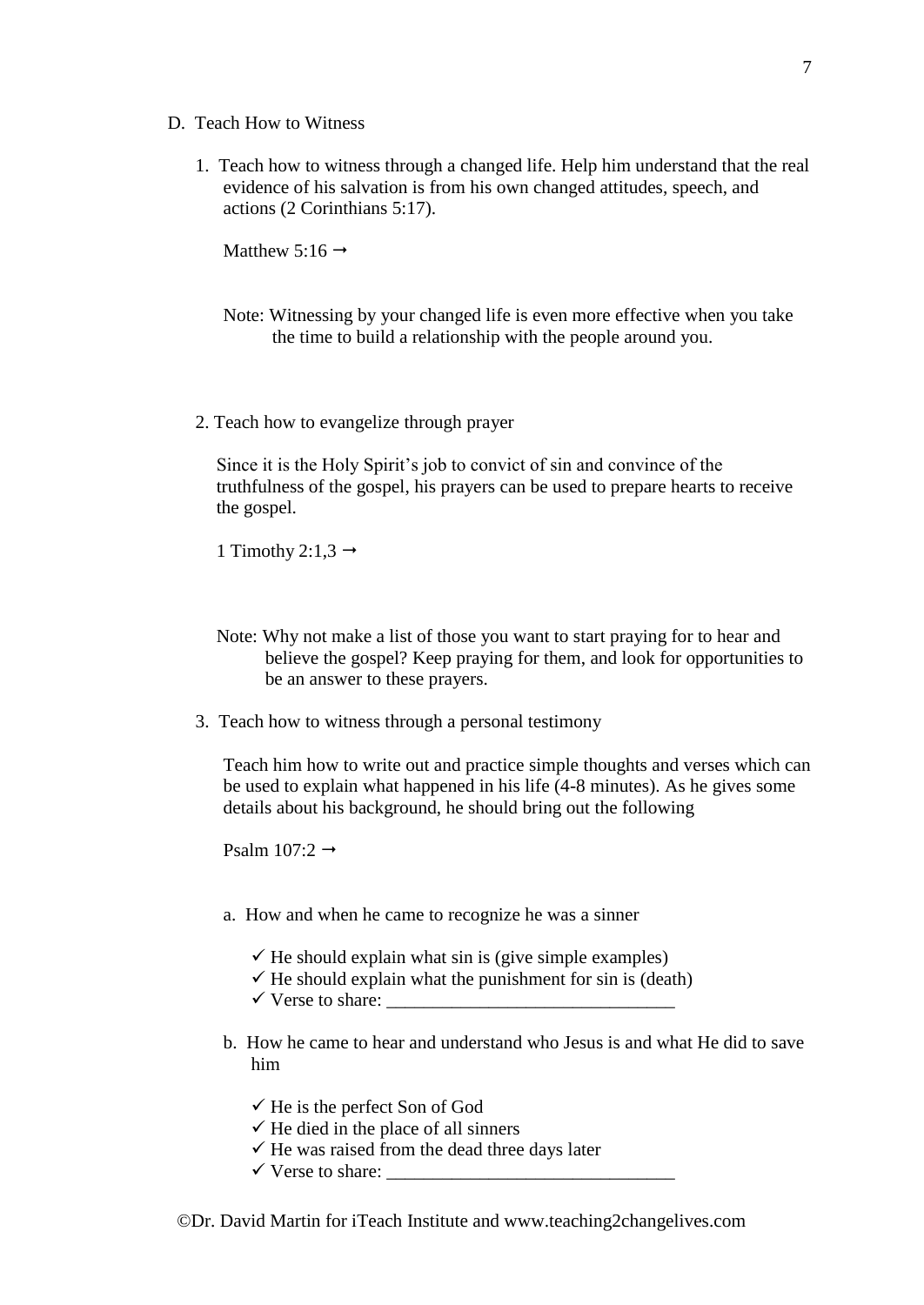- c. How and when he came to understand his need to accept salvation by faith
	- ✓ He should explain a condition/promise verse: \_\_\_\_\_\_\_\_\_\_\_\_\_\_\_\_\_\_
	- $\checkmark$  He should tell when and where he did this
	- $\checkmark$  He should invite the listener to do this too
		- ("Do you want to believe in Him today?")
- 4. Teach how to evangelize through one of various methods
	- a. Use the Wordless Book
	- b. Give someone a gospel tract or a New Testament to read (highlight verses)
	- c. Give the Jesus film to someone
	- d. Use the Evangel-Cube
	- e. Use the "Gospel Flipper-Flapper"
	- f.
	- g.
	- h.

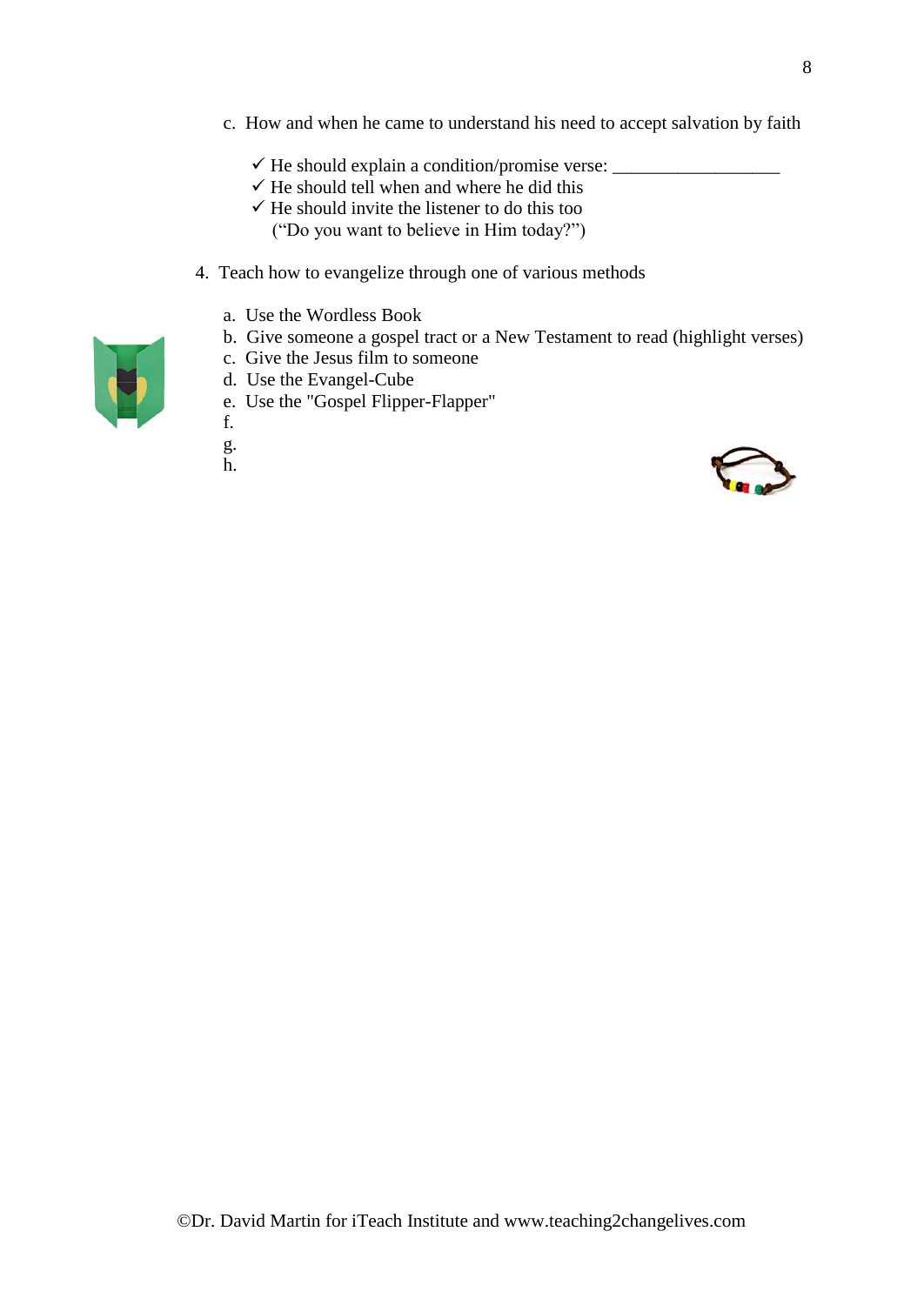# **Training Disciples to Witness Through the Wordless Book**

Spend time as you meet with your disciple to train him how to share the gospel through the Wordless Book. Teach him the basic message and verse to use for each color. This could be done in one or two sessions together, or you could teach it in 10-15 minute segments over several sessions. Here's a suggested schedule for teaching, but adapt it to your situation.

- Explain how to share truths from the gold page
- Explain the verse for the gold page
- Explain the truths from the dark page
- Explain the verse for the dark page
- Explain the truths from the red page
- Explain the verse for the red page
- Explain the truths from the clean page Explain the condition/promise verse
- Explain the truths from the green page
- Explain the verses used for the green page
- Explain how to counsel for salvation
- Explain how to counsel for assurance and growth

# **Additional Ideas**

- 1. Be sure to **demonstrate** how to share it after you have taught him in each session.
- 2. Encourage your students to begin praying for the salvation of specific friends or family members that they want to share the message with.
- E. Teach When and Where to Witness

After you have trained him to share his testimony and the Wordless Book, encourage him to . . .

1. Pray for God to open up opportunities to witness to specific friends, neighbors, or classmates. Prayer brings "ripe opportunities."

Colossians  $4:3 \rightarrow$ 

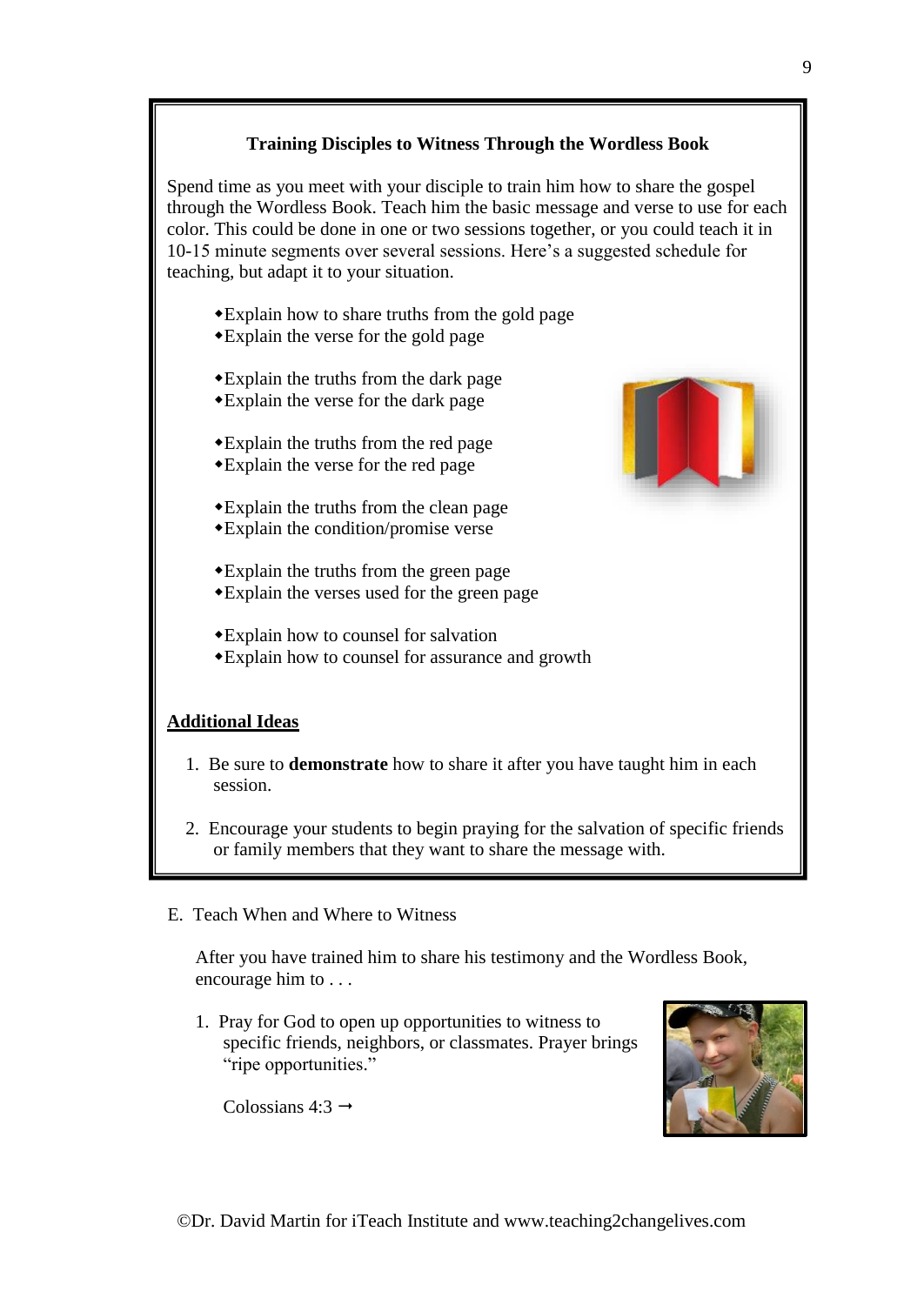2. Always be ready and looking for those who need to hear.

1 Peter 3:15  $\rightarrow$ 

Research shows that 95% of Believers never lead another person to Christ. Will you be in the 5% who do or the 95% who don't?

- F. Teach about Possible Opposition to Witnessing
	- 1. Satan blinds the minds of unbelievers to the truthfulness of the gospel and tries to "snatch" the gospel seeds that you plant

2 Corinthians  $4:4 \rightarrow$ 

Matthew 13:19  $\rightarrow$ 

2. You Might be Persecuted for Sharing the Gospel

Jesus warned His disciples that there would be people who would treat them as cruelly as they treated Him. Others may mock or persecute those who witnesses to others.

John  $15:18-20 \rightarrow$ 

Acts 5:40-42  $\rightarrow$ 

### **IV. Ways to Teach Witnessing**

- A. Through Specific Bible Lessons
	- 1. Jesus and Nicodemus (John 3:1-15)
	- 2. Jesus and the woman at the well (John 4:1-42)
	- 3. The Wordless Book Visualized (CEF Press; 5 lessons)
	- 4.
	- 5.
- B. Through Special Lessons
	- 1. Heaven and How to Get There (CEF Press)
	- 2. Madugu (CEF Press)
	- 3. The Gospel Glove or Evangecube
	- 4. Which Ladder to Heaven?
	- 5.



©Dr. David Martin for iTeach Institute and www.teaching2changelives.com

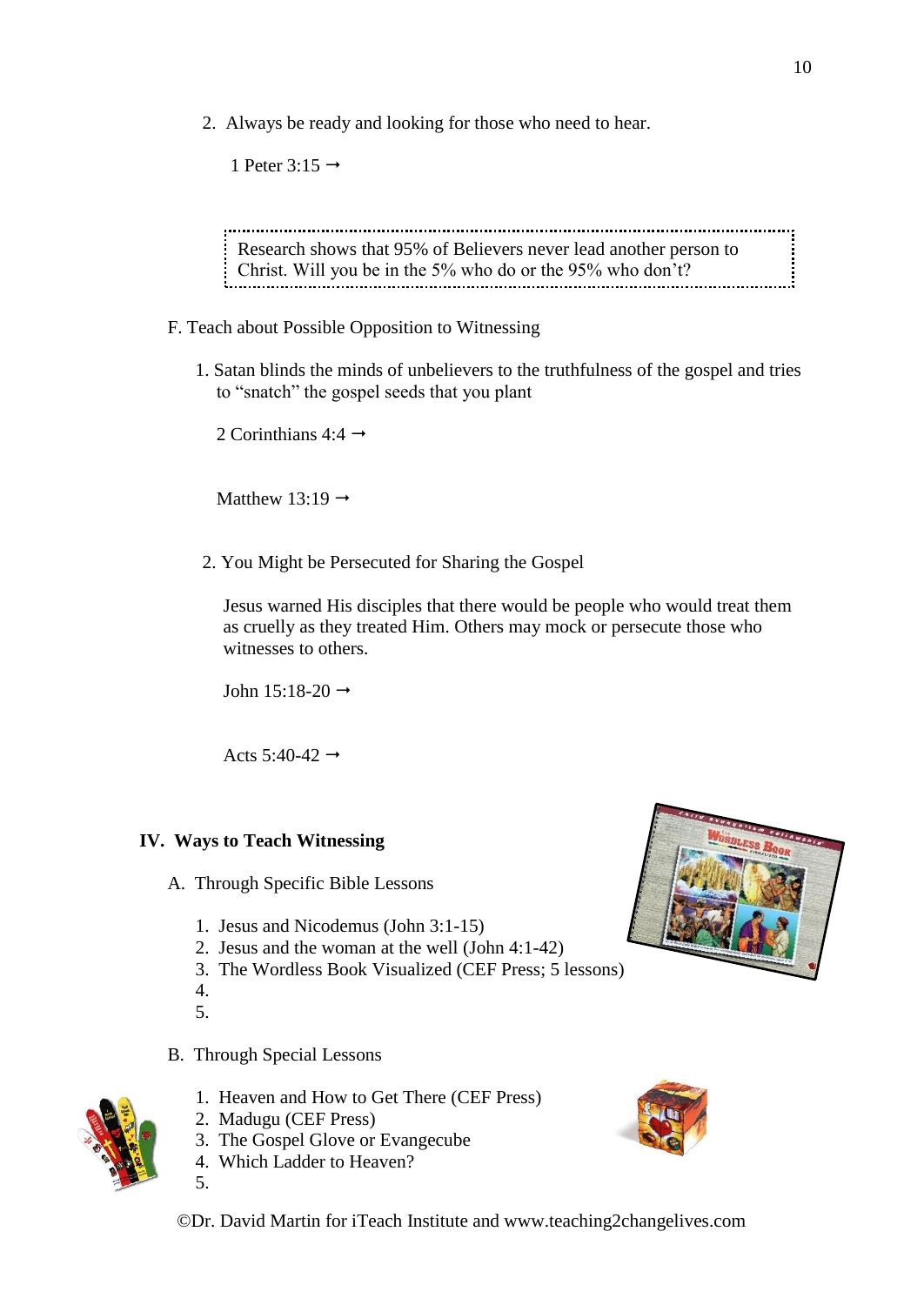# C. Through Music ♫

- 1. 2. 3.
- 4. 5.

# D. Through Making a Counseling Tool about Stewardship

- 1. This tool can be made small enough to use with believing children or youth in one-on-one discipling situations.
- 2. This tool can be made large enough to use it before the entire class.

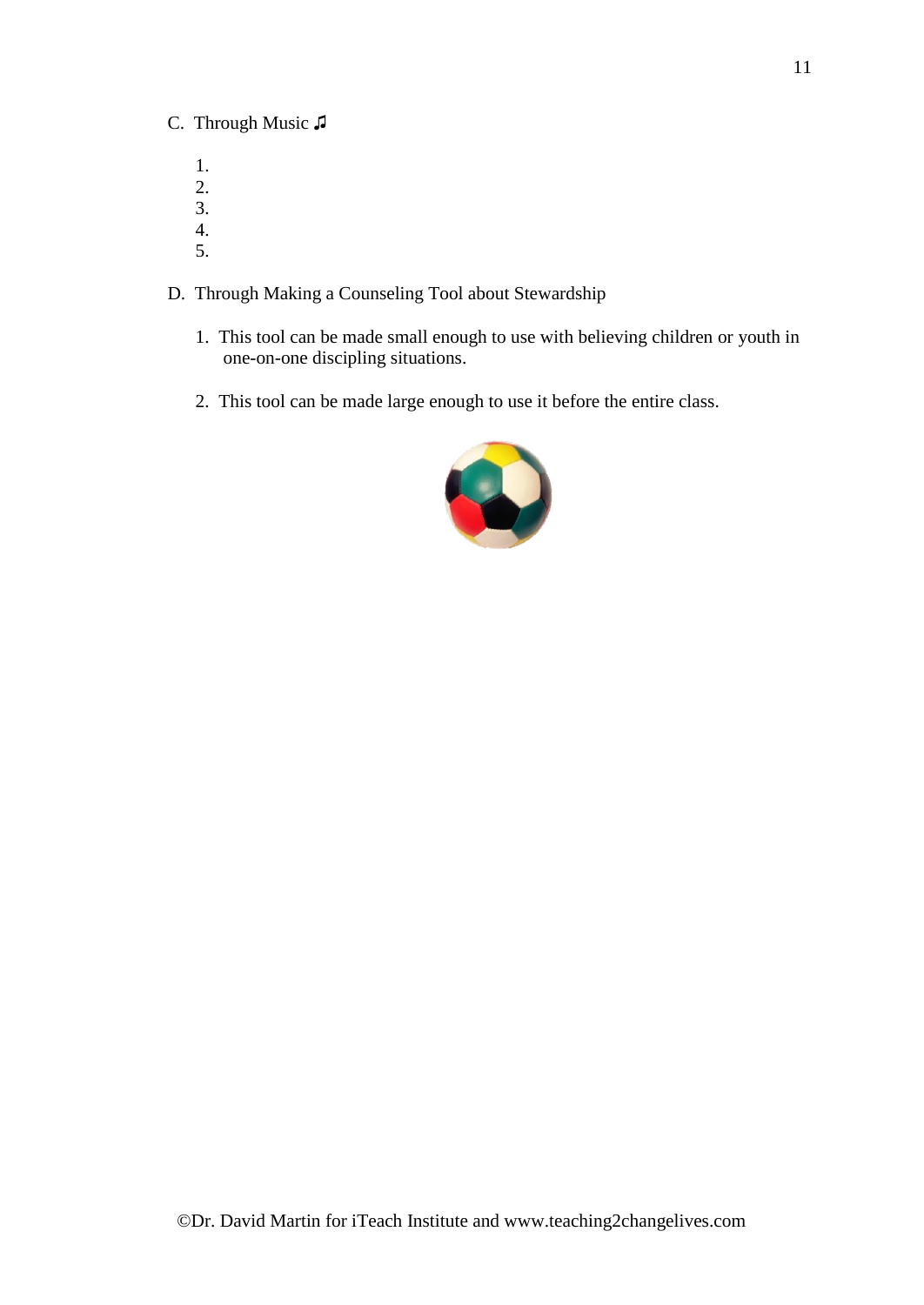# **Which Ladder Leads to Heaven**

*For PowerPoint visuals, go to http://www.t2cl.com/evangelistic-lessons.html*

Do you think anyone could find a ladder long enough to reach to Heaven? *(No!)* You're right! But the ladders you see here remind us of different ways people try to get to God. Many people believe that if they just do good things for others and if they obey the Ten Commandments, God will someday let them into His Heaven. But God says all have sinned. All of us have broken His rules and no matter how many good things we do, we are still sinners (give some examples of sin; Rom. 3:10,23).

"Oh, I go to church every week," you may say. That's good. God wants you to go and learn more about Him, but going to church is not the way to Heaven. Are you thinking, "I was baptized." I must tell you that baptism will not make you ready for Heaven either. Titus 3:5 says it's "not by works of righteousness which we have done."

Perhaps you come from a Christian family. Do you believe God will let you go to Heaven because your parents are Christians? If you do, you are mistaken (John 1:12,13).

None of these ladders reach to Heaven, do they? No. They remind us that there is nothing we can do by ourselves to reach Heaven. Only the wonderful, loving and perfect God who made us is able to make the way to Heaven. And He did! God knew you could not be good enough to enter His perfect Heaven. He knows you have disobeyed His laws.



So God sent His own perfect Son, the Lord Jesus Christ, to earth to die for your sins and the sins of everyone else. Jesus died on a wooden cross to take our punishment for sin. Look! This cross reminds us that God has made the way to Heaven for us. When Jesus died there, He paid for all the sins of all the world, and in three days God made Him alive again (1 Cor. 15:3,5). God accepted the payment of Jesus' blood for our sins. He wants each one of us to have the gift of eternal life--to live in Heaven with Him some day.

This is what God says in His own words, "The wages of sin is *death* (separation from God), but the gift of God is *eternal life* (life with Him forever)" (Rom. 6:23).

Maybe you have been trusting in one of these "ladders" to get you to Heaven--your own good works, other gods, your church, or your family. Will you trust *Jesus* right now--the one true way? If you will, tell Him so. You can pray something like this, "Dear Jesus, I have sinned against You. But I believe You died on the cross for my sins. I trust You to forgive my sins and give me the gift of eternal life. Help me to obey and serve You with all my life. Amen." (Explain a condition/promise verse like John 3:15; 3:16; 3:18; or 3:36.)

©Dr. David Martin for iTeach Institute and www.teaching2changelives.com

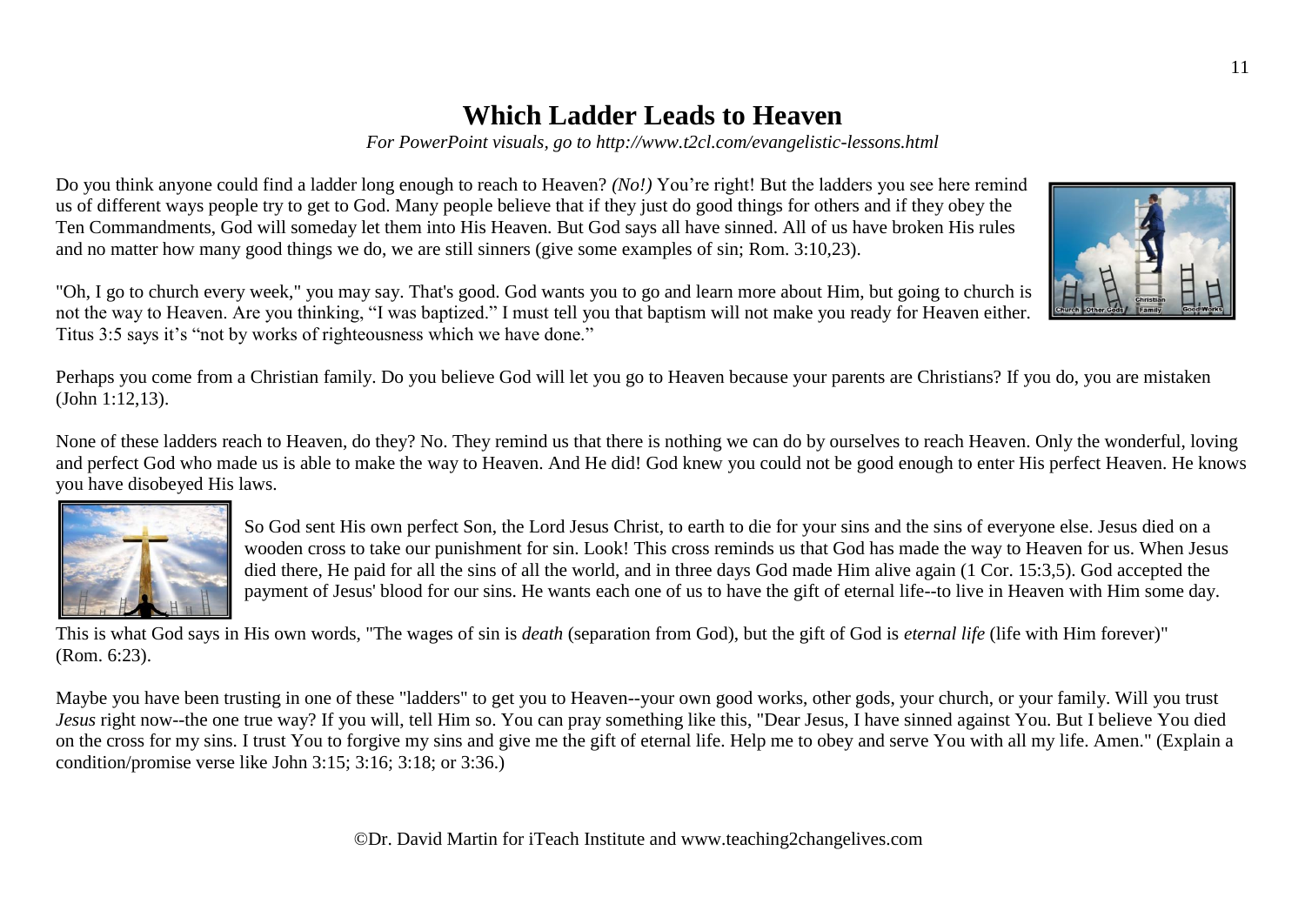

©Dr. David Martin for iTeach Institute and www.teaching2changelives.com